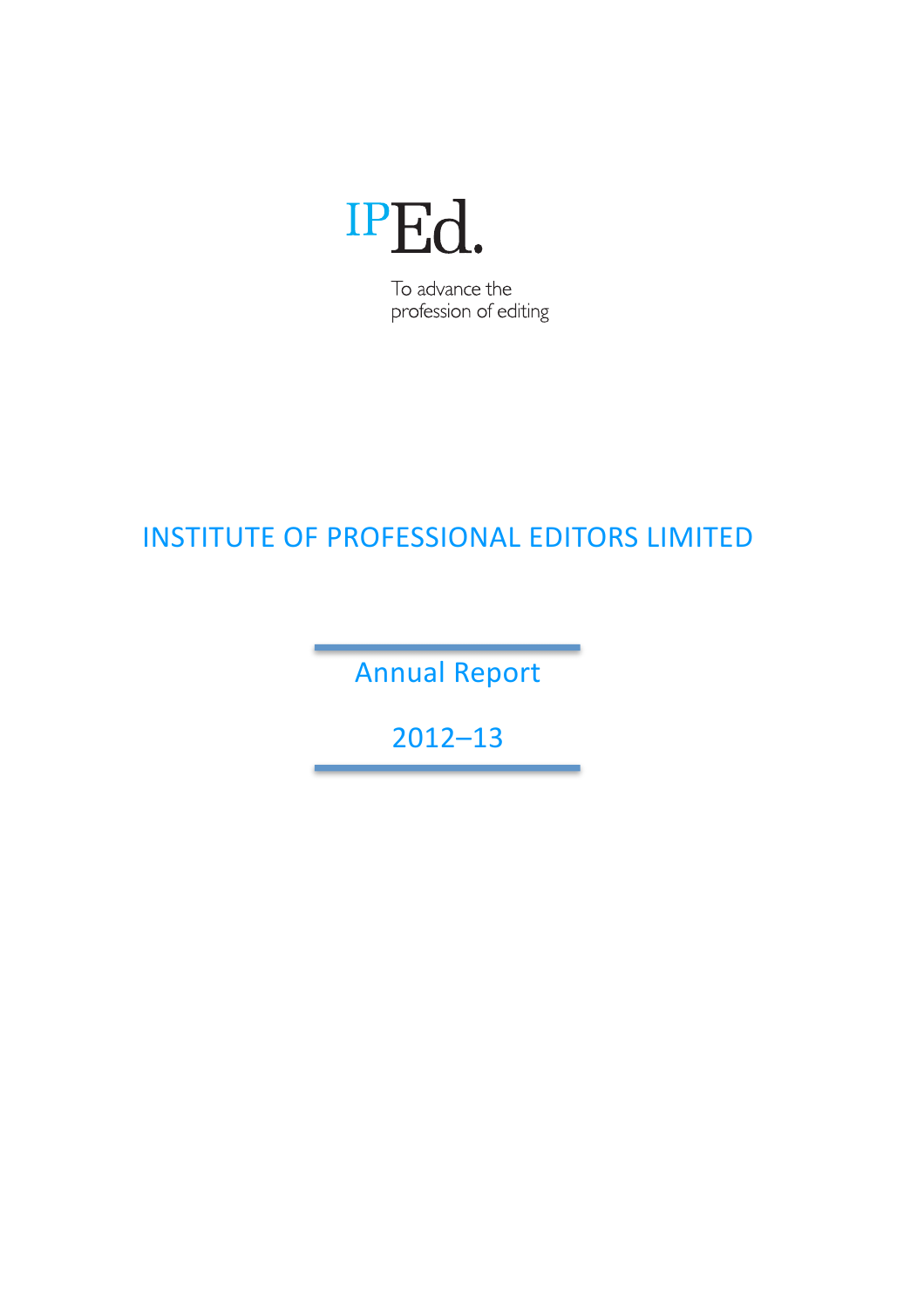The Institute of Professional Editors Limited (IPEd) exists to advance the profession of editing, by planning and implementing national initiatives – an accreditation scheme, promotion and communication campaigns, training and mentoring – and other activities to support Australian societies of editors and their members, and editors in general.

IPEd also supports biennial national conferences of editors, which have been held in Brisbane (2003), Melbourne (2005), Hobart (2007), Adelaide (2009), Sydney (2011) and Fremantle (2013). Each conference is organised and hosted by the local society of editors. The next conference will be held in Canberra in May 2015, a joint conference with the Australian and New Zealand Society of Indexers (ANZSI). 

IPEd was launched at the 2005 national conference as successor to the Council of Australian Societies of Editors (CASE) and was registered as an Australian Public Company on 22 January 2008. The Members of IPEd are the seven Australian societies of editors in the six states and Canberra.

This report covers the period 1 July 2012 to 30 June 2013.

### **ABOUT IPEd**

### www.iped-editors.org

The Institute of Professional Editors Limited is a public, not-for-profit company (ACN 129 337 217) registered in, and under the Corporations Law of, the Australian Capital Territory.

The Members of the company are:

Canberra Society of Editors Inc.

Society of Editors (NSW) Inc.

Society of Editors (Queensland) Inc.

Society of Editors (SA) Inc.

Society of Editors (Tasmania) Inc.

Editors Victoria Inc.

Society of Editors (WA) Inc.

The interests of editors in the Northern Territory are attended to by the South Australian society.

The registered office of the company is:

Institute of Professional Editors Limited c/- Vector Services 14 Boathaven Road Point Cook VIC 3030

The company has engaged the accounting services of Vector Services, and the audit services of the chartered accountancy firm Teamwork Accounting Pty Ltd, PO Box 6083, Point Cook VIC 3030. During the period of this report, the company banked with Bankwest Australia.

The company's postal address is:

The Secretary Institute of Professional Editors Limited PO Box 6585 Point Cook VIC 3030

# **About the Members**

The numbers of members of the societies of editors (the Members of IPEd) are tabulated below. The societies vary not only in size but also, to some degree, in their structure and rules of association. Overviews of the seven Members are given later in the report.

The Members support IPEd financially through an annual contribution based on their membership numbers. The per capita contribution for the past three years has been \$25. Strong in-kind support also comes from provision of members for IPEd's various committees, working groups and ad hoc projects.

### **Society membership numbers, 2012 and 2013**

| <b>Society</b>    | Number of members at 31 May |      |
|-------------------|-----------------------------|------|
|                   | 2012                        | 2013 |
| Canberra          | 130                         | 169  |
| New South Wales   | 368                         | 355  |
| Queensland        | 247                         | 268  |
| South Australia   | 130                         | 126  |
| Tasmania          | 47                          | 51   |
| Victoria          | 569                         | 668  |
| Western Australia | 105                         | 117  |
| <b>TOTAL</b>      | 1596                        | 1754 |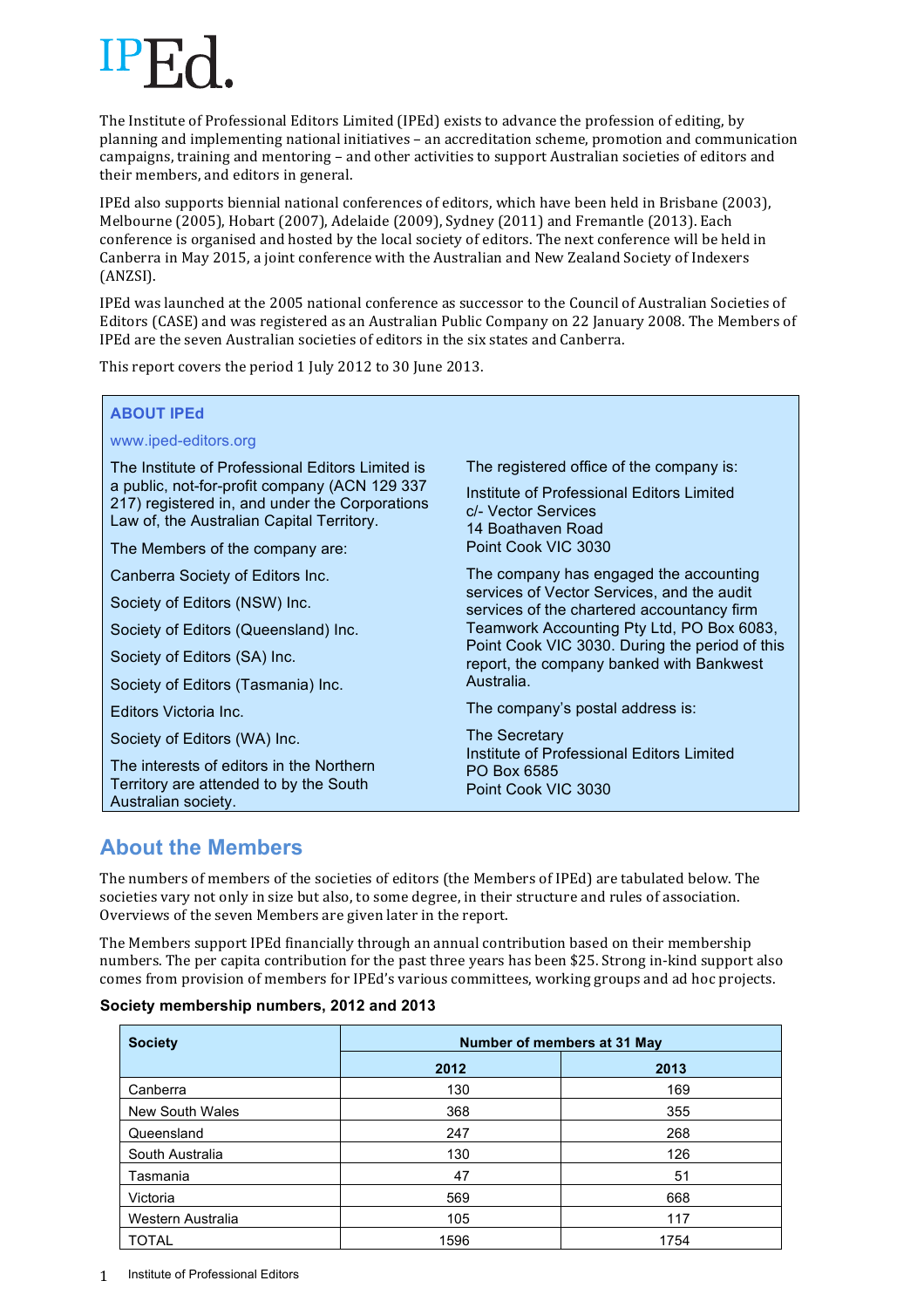# **GOVERNANCE AND MANAGEMENT COUNCIL**

IPEd is governed by a council comprising one nominee of each of the Members. Councillors, who are directors of the company, serve two-year terms. Retiring councillors are eligible for re-election.

Councillors during the period covered by this report were:

Cathy Nicoll AE (Accredited Editor) (Canberra) until September 2012

Alan Cummine (Canberra) from September 2012

Pam Peters DE (Distinguished Editor) (New South Wales) until September 2012

Owen Kavanagh (New South Wales) from September 2012

Robin Bennett AE (Queensland)

Rosemary Luke AE (South Australia) until September 2012

Susan Rintoul (South Australia) from September 2012

Elizabeth Spiegel AE (Tasmania)

Rosemary Noble AE (Victoria) until September 2012

Robert Sheehan (Victoria) from September 2012 until April 2013

Charles Houen (Victoria) from April 2013

Josephine Smith AE (Western Australia).

In accordance with the Corporations Law, each councillor is bound to act in the interests of the company as a whole, and not in the interests of any one or more Members that might have assisted or nominated their appointment to the council.

**Rosemary Luke** was Chair of the council until September, and **Robin Bennett** Deputy Chair. **Josephine Smith** was Honorary Treasurer. **Susan Rintoul** acted as the Chair in September, followed by **Owen Kavanagh** in October; **Robert Sheehan** was elected Chair in November and served until April 2013, relieved by **Owen Kavanagh** for one of the three meetings in January. When Robert Sheehan was forced, by pressure of his professional work, to retire at the April meeting, Owen Kavanagh was elected Chair and served for the rest of the year.

**Ed Highley** continued as Company Secretary and secretary to the council until September, when he retired, having served since IPEd was founded. **Charles Houen** was appointed as secretary designate in August, and took over in September. The secretary is IPEd's sole remunerated position, but various members of the exam development, implementation and marking team, the Accreditation Board Chair and the IPEd Chair and Honorary Treasurer receive honoraria for their services.

# **Meetings**

Council members generally meet face-to-face only every two years, in association with the national conferences. Otherwise, the business of the council is conducted during two-hour teleconferences, usually held on the first Sunday of every month, except Ianuary. However, the council met 14 times in the report period.

The dates of 2012–13 teleconferences were 1 July, 5 August, 2 September, 7 October, 4 November, 2 December, 6, 13 and 20 January, 3 February, 3 March, 21 April and 2 June.

This was the year of the sixth national conference, held in Fremantle on  $10-12$  April 2013. At the face-toface meeting on 10 April, the council met for an in-depth discussion of objectives and high-priority activities, particularly the IPEd review, for the year ahead and beyond.

# **Committees**

There are four standing committees of council – Finance and Risk Management, the Accreditation Board, Communication (CommComm), and Professional Development. Their responsibilities are outlined below. Highlights of their work during the year are covered later in this report.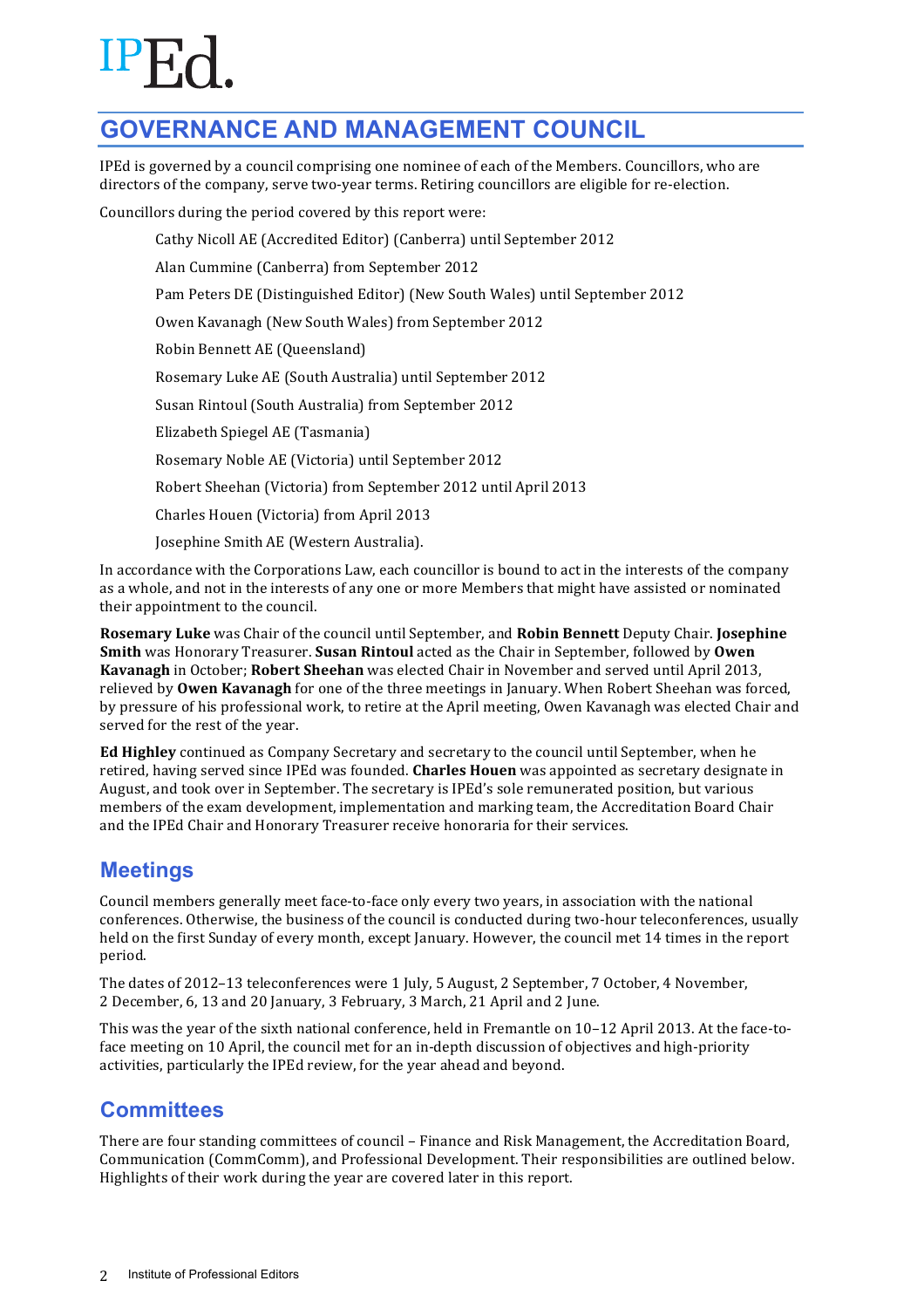### **Finance and Risk Management**

The financial year  $2012-13$  was a busy one for IPEd and editors in general, with the national editors conference in Fremantle in April 2013 and the IPEd review ongoing throughout the year. IPEd ended the year in a sound financial position, ready for whatever the IPEd review vote will bring.

### *IPEd financial statements*

The audited Financial Statements for the vear ended 30 June 2013 have been completed and are available from the secretary or on the IPEd website. They were presented at the AGM for the consideration of the Members.

### *Income and Expenditure*

The results for the year ended 30 June 2013 showed a surplus of \$21,361 (2012: deficit of \$5129) against an original budgeted deficit of \$1778.

The actual surplus of \$21,361 was mainly due to the accreditation exam held on 13 October 2012, which made a surplus of \$13,570 as the full income for the 2012 exam was recognised in this financial vear, but not all of the expenses (some were incurred in the previous year). For the 2012–13 financial year, exam fee income of \$40,700 was received, with exam expenses of \$27,130 incurred. However, there was also \$4310 of expenses incurred in the previous financial year that related to the 2012 exam, resulting in a total exam cost of \$31,440. The overall surplus of \$9260 was due to higher than expected candidate numbers (75 actual, compared with 60 in the budget) and robust cost control by the Accreditation Board.

IPEd's other operations made a surplus of \$7691. Income of \$40,475 was received in membership levies from the state societies  $(2012: $40,830)$ . The membership levy remained at \$25 per society member. Additional income was received in the form of donations, interest and advertising income. Expenses were well controlled.

The council approved an honorarium of \$1000 be paid to each of the IPEd Chair and the Honorary Treasurer in appreciation of the significant services they have provided during the financial year.

Training support was only claimed by the New South Wales and Tasmania societies.

The final expenses regarding the revision of the *Australian standards for editing practice* came in at the start of this financial year, resulting in a total expense for the project of \$18,170. Donations totalling \$2,500 were received from the South Australia, Queensland, Tasmania and Victoria societies, and society payments (at cost) received for printed copies of the *Standards* was \$2,120, which meant a final cost to IPEd of \$13,550.

Overall, the expenses maintained the status quo for IPEd, with no promotion or any other expenditure to advance the profession of editing, as there has been no CommComm Convenor during the year through lack of volunteers, which is one of the reasons why the IPEd review is so important to the future of IPEd and the editing profession.

### *Balance Sheet*

The bank balance at 30 June 2013 was \$47,092 (2012: \$30,946).

At that date IPEd owed \$4862 (2012: \$11,279) in outstanding liabilities, including deferred income of \$2130 (exam fees held over to the next exam). The loan of \$5000 from the Society of Editors (SA) Inc. was paid back during the financial year.

### *Budget for financial year 2013–14*

The budget for the financial year 2013–14 was prepared assuming operations and related income and expenditure as of previous years, but with an additional reserve for any IPEd review costs that may be incurred during the year.

The budget for the coming year is prudent, with a predicted surplus of just over \$1500.

Regarding the IPEd review, a budget of \$3500 has been allowed for promotion, as well as \$7500 for IPEd review costs.

The next accreditation exam is due to be held on 4 May 2014 with a break-even budget assumed. Renewal of accreditation will commence in September 2013, and this process has been budgeted for on a breakeven basis, with the renewal fee covering the assessors' fees and administration costs.

All of IPEd's volunteer workers are covered by its Association Liability, Voluntary Workers Personal Accident and Public Liability insurance policies.

3 Institute of Professional Editors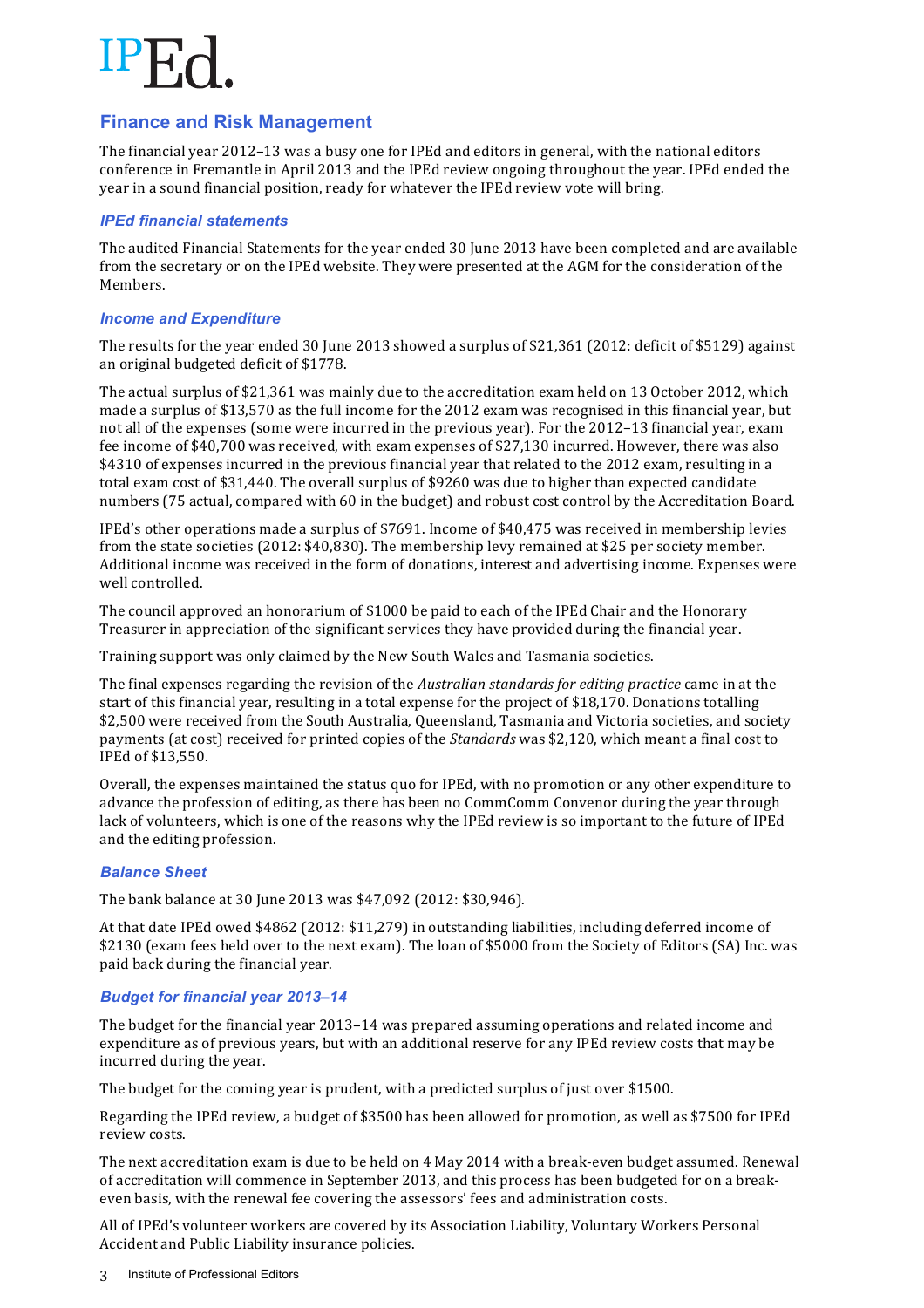## **Accreditation**

For IPEd, the Accreditation Board administers the national accreditation scheme for editors. The scheme provides for accreditation at the level of Accredited Editor (designated AE). To gain accreditation candidates must pass, at a designated specified level, a three-hour editing exam. The first accreditation exam, held in 2008, was developed by a group of experienced editors nominated by their societies. The members of this group were subsequently accorded the title Distinguished Editor (DE).

The Accreditation Board is made up of three types of delegates:

- Society delegates. These delegates are experienced editors appointed by their societies' management committees. There are seven society delegates on the board; all are answerable both to their own management committee and to the board.
- *The IPEd Council delegate*. This person is responsible for representing the Council's interests at all board meetings and other discussions (such as teleconferences), and for reporting to the Council on the outcome of those discussions.
- The lead writer. The Accreditation Board appoints this person to lead the exam development work. The lead writer reports to the Accreditation Board on the exam development and liaises between the board and the assessors.

Society delegates during the period of this report were:

- Canberra Ted Briggs AE
- New South Wales Alison Moodie AE
- South Australia Marianne Hammat AE (until November 2012); Adele Walker AE
- Queensland Robin Bennett AE (until December 2012); Desolie Page AE
- Tasmania Janice Bird DE (until February 2013)
- Victoria Susan Keogh AE (until September 2012); Kath Harper AE (until August 2013); Cassandra Ball AE
- Western Australia Carla Morris AE (until July 2012); Josephine Smith AE (until October 2012); Sue Thomson AE.

The Tasmania delegate position is currently vacant.

The IPEd Council delegate is Elizabeth Spiegel AE (Tas.)

Meryl Potter DE was appointed lead writer for the 2014 exam in April 2013.

The Accreditation Board was chaired by Carla Morris AE (WA) to July 2012; Robin Bennett AE (Qld) from August to December 2012, Kath Harper AE (Vic) and Sue Thomson AE (WA) as co-chairs from January to April 2013; and Ted Briggs from May 2013.

The Accreditation Board met 15 times in the year, including a face-to-face meeting in conjunction with the national conference in April 2013.

### *Highlights of Accreditation Board activity during 2012–13:*

- successful conduct of the fourth accreditation exam on 13 October 2012 with 75 candidates sitting the exam, 60 of them successful (an 80 per cent pass rate)
- updating sections of the website
- presentation of a paper on future directions for accreditation at the national conference in Fremantle in April 2013
- commencement of writing the next exam, scheduled for 3 May 2014
- planning for the development of a database of exam questions to be drawn on for future exams
- planning for the introduction of renewal of accreditation.

### *Renewal of accreditation*

Accreditation through IPEd lasts five years, after which accredited editors must apply to have their accreditation renewed. For the first accredited editors, accredited in 2008, renewal is due in late 2013. Applications may be submitted any time between 30 September and 31 December 2013.

To obtain renewal of accreditation, accredited editors will be required to demonstrate that, over the five years since their accreditation, they have:

- been actively employed or involved in the editing profession
- undertaken a range of relevant professional development activities.

For this first round of renewals, a panel of Distinguished Editors will assess applications.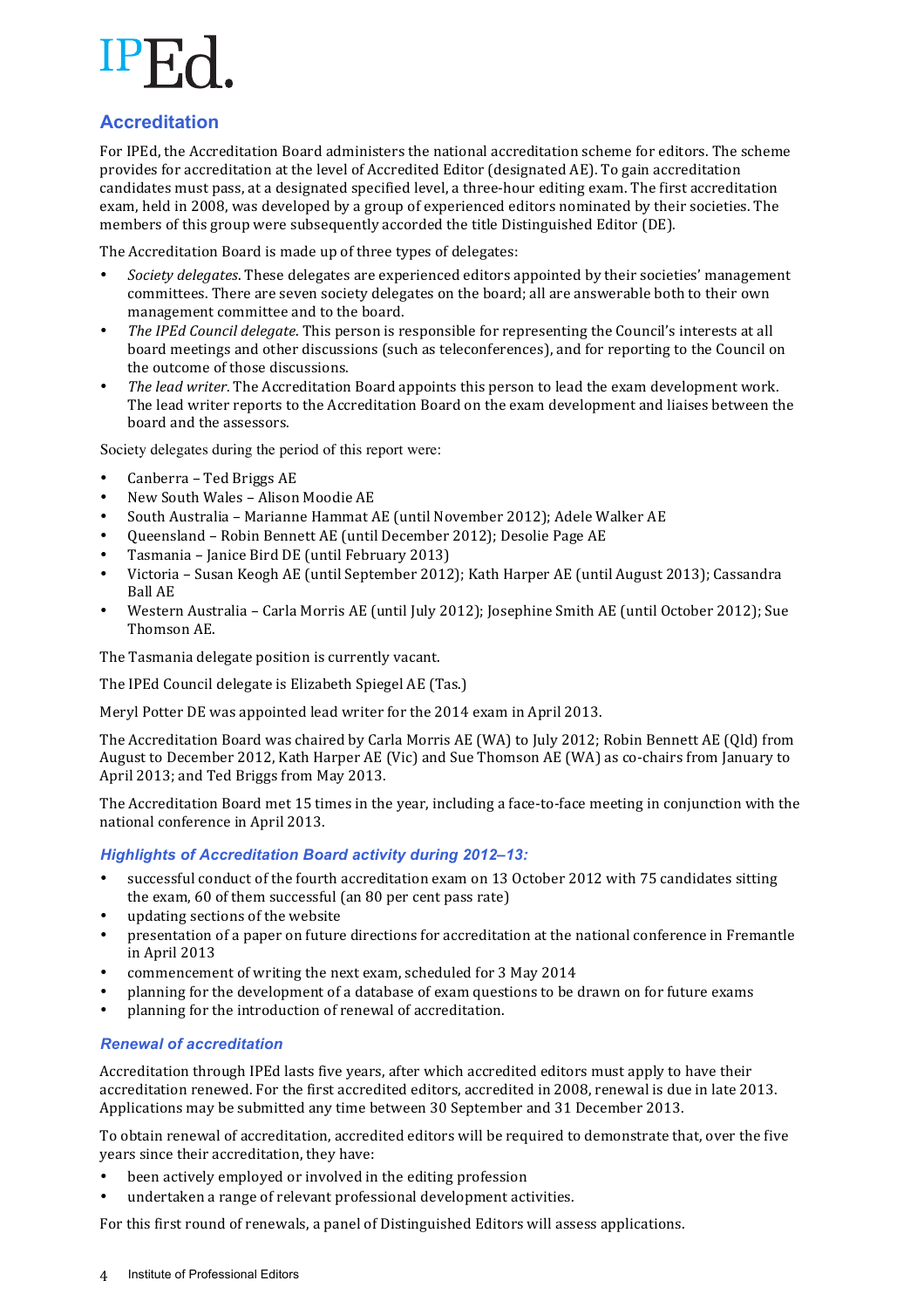### *Exam futures*

'Examining the options for a sustainable accreditation scheme', a paper by Kath Harper, Sue Thomson and Accreditation Board members, was presented by Robin Bennett at the IPEd national conference in April 2013.

This paper outlined possible options for future exam delivery, and means of making the accreditation exams more sustainable in terms of volunteer effort, cost and the exam development process.

Over the past two vears, the Accreditation Board has been investigating the current viability of the various options listed in the discussion paper prepared in 2011 by Rosemary Luke, Pam Peters and Julie-Anne Justus on behalf of IPEd and the board.

The exam options fall into three broad categories – paper-based, onscreen and online. Previous exams have shown that the paper format is workable and able to be delivered securely, but there is a clear demand from members for an electronic format, so the Accreditation Board has focused on investigating and assessing the various modes of electronic delivery.

The first task was to clarify what was meant by 'onscreen' and 'online' exams. Working definitions were developed by the board for the purposes of this paper.

- *Onscreen exam*: an electronic exam paper in Word format, which would retain the layout of the paperbased exam but allow candidates to complete answers and input text on screen, and use 'track changes' functions to indicate editing changes.
- *Online exam*: a fully interactive electronic exam developed by specialist IT professionals with content provided by an IPEd exam development team.

The Accreditation Board has undertaken to prepare sample questions from each part of the exam, appropriate for use in an onscreen format, which could be demonstrated to 2015 conference delegates, and to the members of each society, to indicate how an onscreen exam would work and to obtain useful feedback on this form of delivery. The Accreditation Board is also investigating the affordability and feasibility of a number of options to deliver an onscreen exam in the future.

The Accreditation Board prefers to gain experience with an onscreen exam before attempting to develop an online exam. It recognises that advances in technology are likely to make an online exam a more attractive and workable solution for the future and will continue to monitor developments in this area.

### *Accreditation Board futures*

The board has considered various ways of reducing the pressures of both time and money on volunteers who give many hours of their time, and their professional expertise, to ongoing development of the accreditation scheme. 

The IPEd Council agreed to two proposals put forward by the board to try to ease this pressure on some of the hardest workers:

- Limited reimbursement of the Accreditation Board Chair for the large amounts of time spent in working on issues related to accreditation. This ongoing time commitment, without which neither the board nor the accreditation scheme would function, reduces the Chair's ability to maintain a full-time editing workload and achieve work-life balance.
- Allocation of extra funds for development of a comprehensive database of exam questions, which can be drawn on and adapted for future exams, thus easing the constant pressure on exam developers and writers to produce a fair and consistent exam paper within a short timeframe. The sum of \$7000 was approved for initial development of the database. The existence of a comprehensive and ongoing database is expected to lower costs of exam preparation in future years.

## **Communication**

IPEd's Communication Committee (CommComm) was inactive this year, as the council was unable to find a volunteer to fill the position, despite continued effort.

## **Professional development**

Until the IPEd review started to consume most of the council's attention, Robert Sheehan did research on available editing and publishing courses offered by universities, TAFEs and private industry providers, and developed recommendations for IPEd's publishing of course information. He also completed the compilation of a comprehensive record of training events and workshops conducted by the Members of IPEd. The compilation constitutes a register of professional development opportunities potentially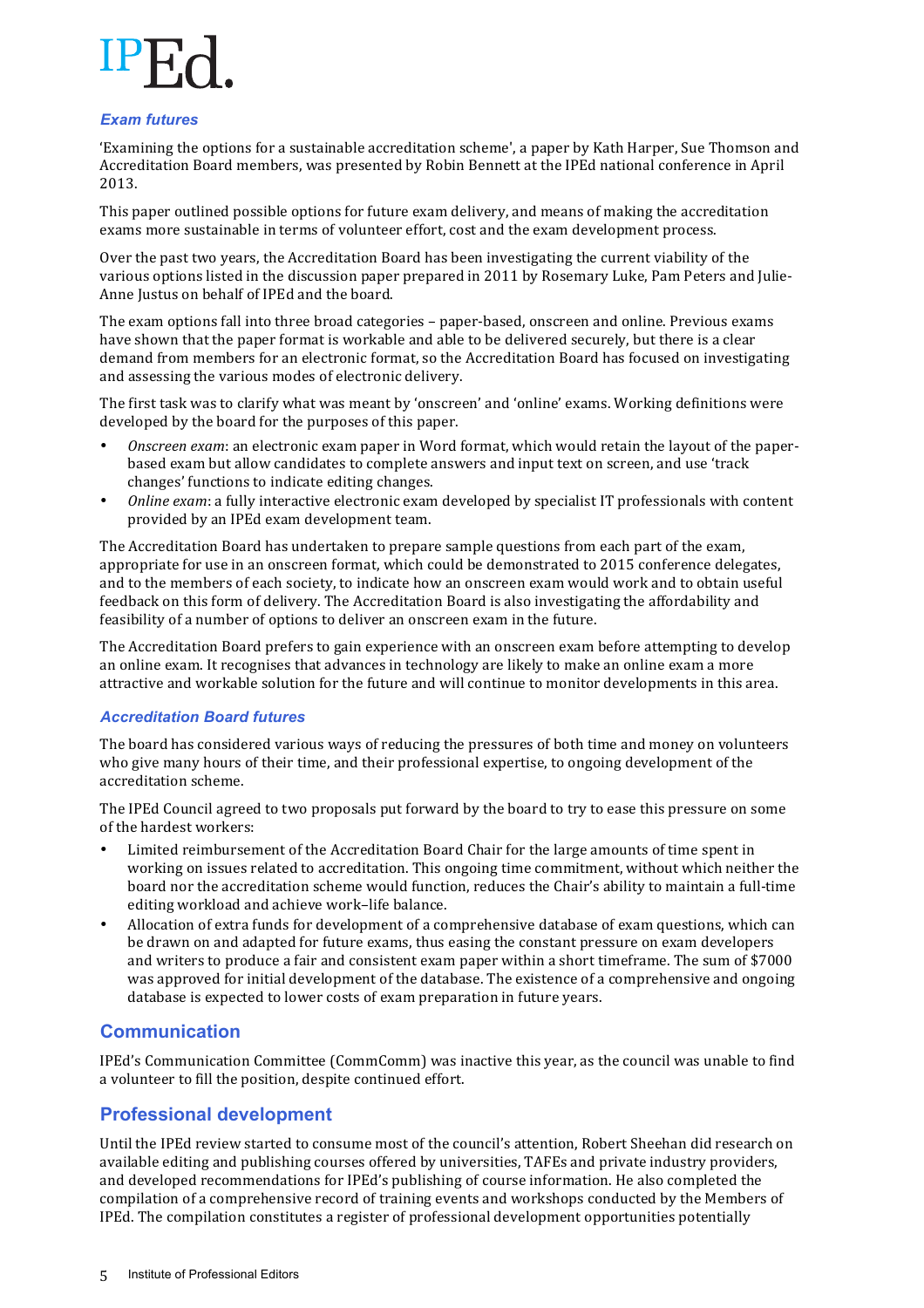available, with IPEd support, to the members of all the societies. Further work on these matters was put aside until the IPEd review process is completed.

# **CHAIR'S REPORT**

The 2012 Annual General Meeting of IPEd was held on 2 September 2012. This marked the completion of the two-year terms of Councillors Cathy Nicoll (Canberra Society of Editors), Pam Peters (Society of Editors (NSW)), Rosemary Luke (Society of Editors (SA)) and Rosemary Noble (Editors Victoria). These new councillors, nominated by their societies, took office: Alan Cummine (Canberra Society of Editors), Owen Kavanagh (Society of Editors (NSW)), Susan Rintoul (Society of Editors (SA)) and Robert Sheehan (Editors Victoria).

Retiring councillors were sincerely thanked for their support and commitment to enabling IPEd to realise its charter '...to advance the profession of editing and to support and promote Australian editors'.

Council has met 14 times since then. The need for meetings additional to the normal monthly cycle was agreed by councillors in order to provide timely guidance and support to the Working Party (WP3) examining the options for the IPEd future (of which more later). Susan Rintoul and Owen Kavanagh chaired the September and October meetings respectively, and Rob Sheehan was elected Chair in November 2012. Meetings were held by teleconference except for the meeting held in conjunction with the Fremantle conference. This meeting was held on Wednesday 10 April 2013, at the national conference venue and was attended by Alan Cummine (Canberra Society of Editors), Owen Kavanagh (Society of Editors (NSW)), Robin Bennett (Society of Editors (Queensland)), Susan Rintoul (Society of Editors (SA)), Elizabeth Spiegel (Society of Editors (Tasmania)), Rob Sheehan (Editors Victoria) and Josephine Smith (Society of Editors [WA]). Also in attendance were the acting Accreditation Board Chair, Alison Moodie, Fremantle conference plenary presenter Rosemary Noble, observers Kerry Davies (President Society of Editors (Queensland)) and Jacqui Smith (President Society of Editors (NSW)) and IPEd Secretary Charles Houen.

At that meeting Rob Sheehan, under the pressure of a major contract workload, submitted his letter of resignation from his position as IPEd Councillor for Editors Victoria (and also as IPEd Chair), effective following the meeting. Owen Kavanagh nominated for the vacant chair and was duly elected. Subsequently, Editors Victoria nominated Charles Houen to fill the casual vacancy caused by Rob Sheehan's resignation.

All councillors and office-bearers have shown their commitment to IPEd by taking on multiple roles and devoting much additional time to the cause. I have singled out for special mention Iosephine Smith, who has not only continued in her role as Honorary Treasurer, but has also taken a leading role in the WP3 team, and Alan Cummine for using his Canberra political network to great effect in our lobbying efforts.

Ted Briggs replaced Alison Moodie as Accreditation Board Chair. A key priority was arranging to get the 2014 exam under way. A lead writer and a team of writers have been selected, and one or two additional writers may be required. A lead assessor has been identified but the appointment is not vet formalised. Renewal of accreditation is also a priority looming this year, and the main task is to finalise the renewal form, which is on the website. Feedback indicates it is close to being finished. Council had asked what the renewal fee will be, and the Accreditation Board is recommending \$150. This will cover a couple of hours work by an assessor to review each application and administration costs. The exact process for the renewal of accreditation is being finalised. The conference paper included eight actions, including a trial of an onscreen exam at the 2015 conference and, if this proves viable, offering the 2016 exam onscreen.

As incoming Chair, I took the opportunity to make a brief statement to the new council about what I see as the major issues facing IPEd. The future of IPEd is the top priority for the immediate future and I expect to provide active support to the members of the Working Party (WP3), which has been charged with developing a business case for the options for the future of IPEd and its relationship with the Australian societies of editors, and managing the process of conducting a vote of all members of all societies to set the way forward. This vote is planned for November 2013 and the project is on track to achieve this milestone.

The working teams were initiated because of growing concern over recent vears that the current IPEd business model was proving inadequate for the task of fulfilling its charter. Basically, the consensus was that something had to change – either the range of services provided by IPEd or the funding model itself, or both. The previous council initiated the IPEd review process in August 2012. There have been two previous working parties: WP1 (Rosemary Noble (Vic), Cathy Nicoll (CSE) and Susan Rintoul (SA)), which in the latter months of 2012 surveyed IPEd's member societies about how they saw the future of IPEd, developed the initial definition of options based on that input and presented their report in January 2013;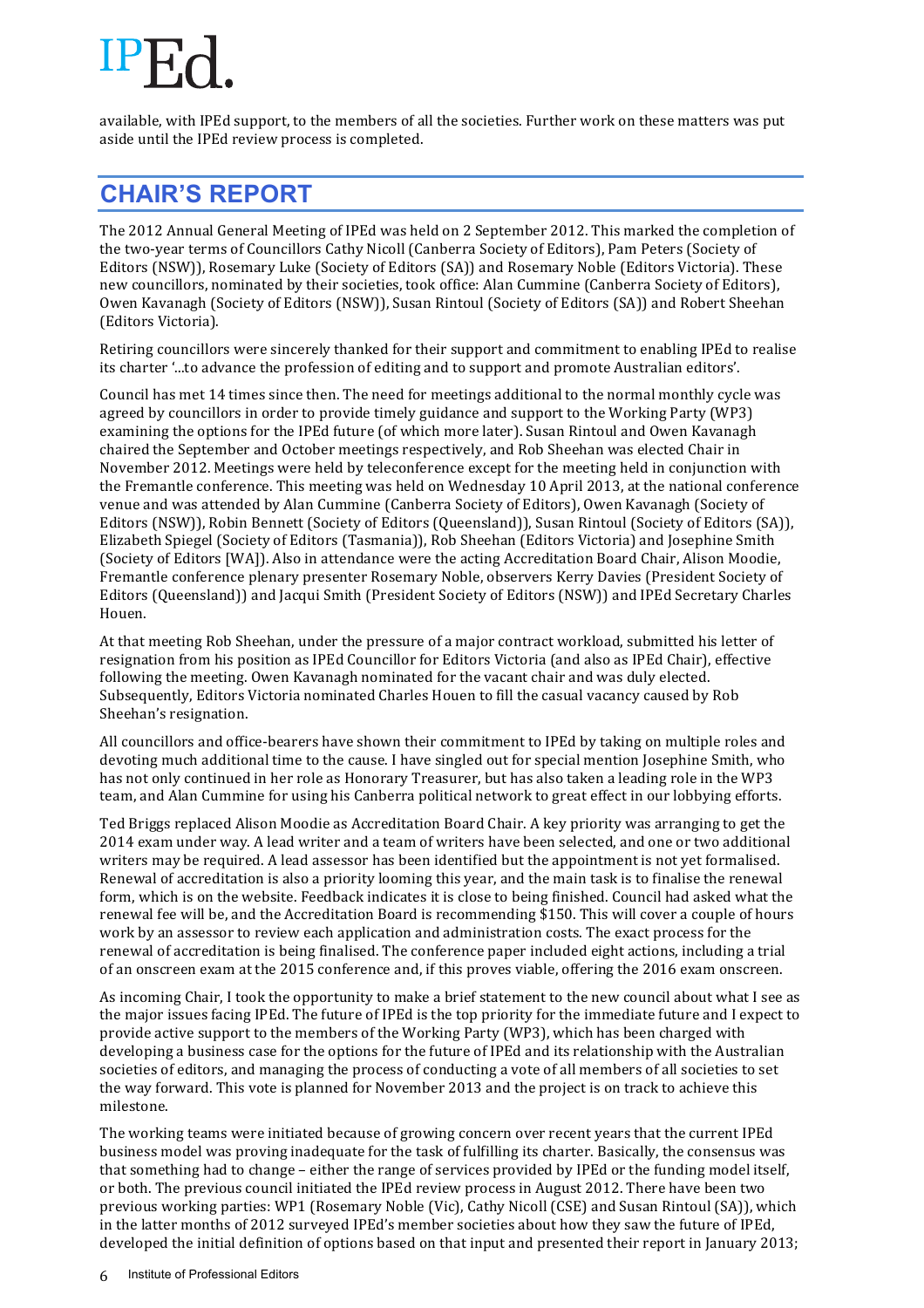and WP2 (Rob Sheehan (Vic), Cathy Nicoll (CSE), Robin Bennett (Qld), Owen Kavanagh (NSW), Elizabeth Murphy (CSE), Rosemary Noble (Vic), Susan Rintoul (SA) and Josephine Smith (WA)), which elaborated on the models defined by WP1 and produced a final report that was considered by council, distributed to the societies and their members, and presented at a feedback session at the national conference in April. WP3 (Rosemary Noble, Kerry Davies (Qld), Robin Bennett, Josephine Smith, Owen Kavanagh, Cathy Nicoll, Susan Rintoul, Charles Houen (Vic)), commissioned by Council after the national conference, is working very hard under the guidance of Rosemary Noble, and expects to complete its key activity – the vote on the preferred model for IPEd's future – on schedule by November 2013.

WP3 has completed the first milestone in its plan, the high-level survey of members to determine the appetite for a fundamental change in IPEd's approach and strategy, and the models for which they wanted to see business cases developed as a basis for their vote. The results were emphatic, even if surprising to some. A significant majority want a more professional approach with a defined range of services, for which they are prepared to pay an increased fee. Based on this data, the Working Party has developed a number of models for delivering this level of service to put to the vote of members of all societies in November this year.

The WP3 conducted extensive research and analysis in developing these models, but there still remains a lot of detail to be worked through. This vote therefore is seeking endorsement of a principle and strategy for IPEd's future based on the available information, along with a clear statement that more detailed development of the preferred model will be required after the vote.

On conclusion of the vote, WP3 will be disbanded and council will assume responsibility for analysing the feedback and other related information and charting the course for IPEd (will it still be called IPEd?) for 2014 and beyond.

Among the key activities of IPEd during the previous council's term was its role in maintaining and promoting *Australian standards for editing practice* – the outgoing council did an excellent job in having the new edition of the *Standards* available in time for the Fremantle conference.

The new council is aiming to maintain the rate of delivery of important initiatives and we have been involved in activities such as:

- lobbying the federal government to drop the planned cap on self-education expenses. (This was a concerted effort from a range of not-for-profit organisations, from the large, such as the Australian Medical Association, to the not-so large, such as IPEd, and was initially successful in having the imposition of the cap deferred. The incoming government has since announced it has dropped this proposal.)
- providing support to the Accreditation Board in its management of the exam planned for 2014 and the reaccreditation of editors who have earned the right to use the AE postnominal
- assisting the Accreditation Board in its deliberations on the option of providing an electronic exam in the future
- responding to the federal government's decision to outsource the next version of the *Style manual*. We were unable to tender for the job but made representations for mandatory inclusion of accredited and other editors in the revision process by the successful tenderer, and have been acknowledged for our 'peak role within the editing industry', while making known our concerns to the managing agency, the Australian Government Information Management Office (AGIMO)
- circulating suggestions to society presidents for cooperative initiatives that could be kicked off independently of the IPEd review, although they may be incorporated into the selected new IPEd model (suggestions include working together to develop and implement common, consistent membership grades and criteria; a shared website; and investigating the opportunities for shared administrative systems, such as membership and event registration linked to the common website)
- updating policies and position descriptions and other IPEd housekeeping activities.

The items still remaining on the outstanding list of IPEd actions will continue to be addressed as time and resources are available include:

- resolving the impasse over the appointment of the Communication Committee Convenor (CommComm), an issue taking on more urgency as we move to adopt the recommendations of the WP3 team with likely implications for the branding and promotion of IPEd
- deciding whether to pursue, at this stage, a comprehensive national review of editor salaries and hourly rates
- supporting the planning for the Canberra conference, now set for 6–9 May 2015 at Rydges Lakeside Hotel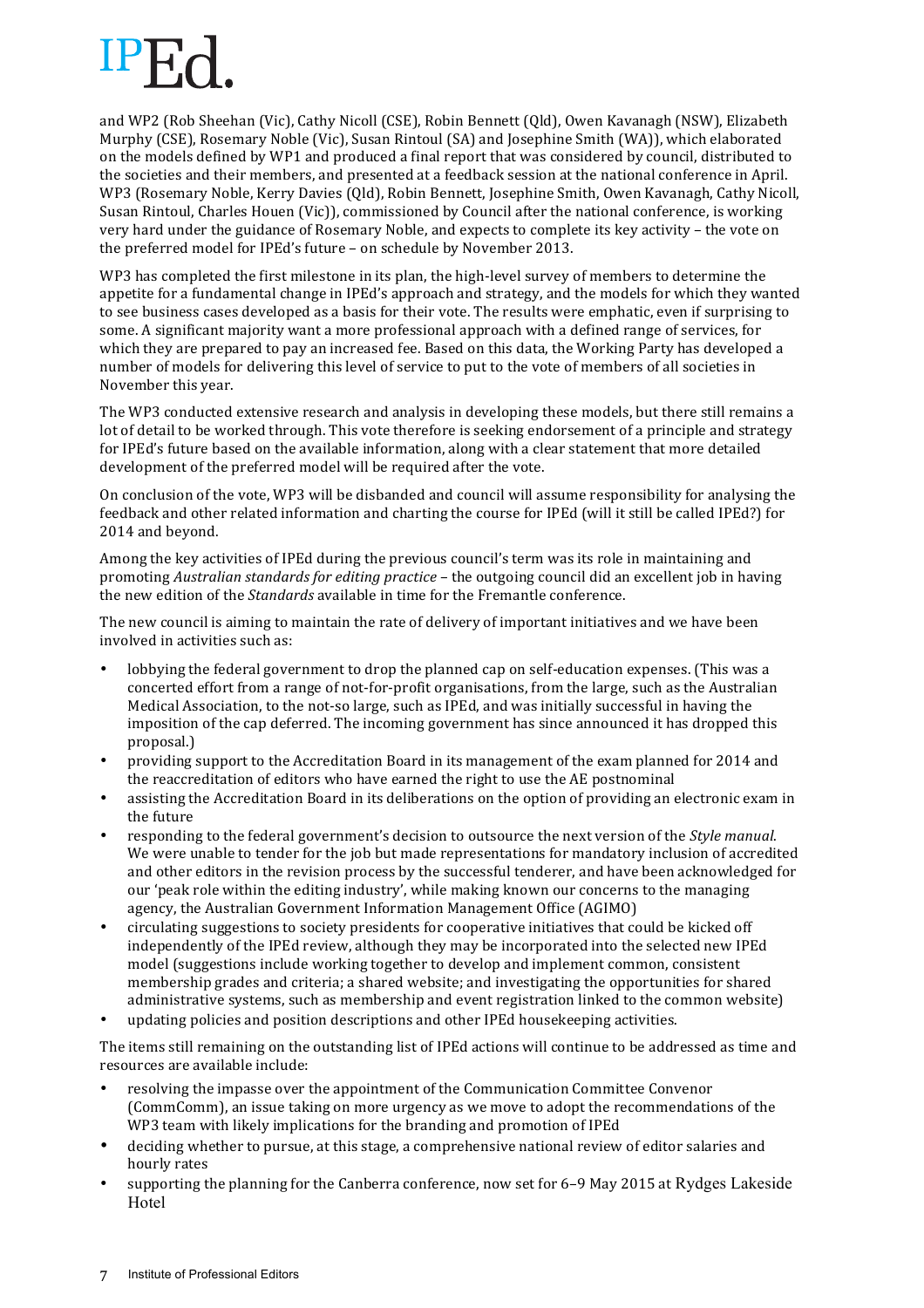determining the level of IPEd ownership of the mentoring program pioneered by the Canberra society. This has been piloted and adopted by some societies, but needs to be incorporated into the chosen new IPEd model to provide the expected benefits to the editing community.

It is clear from a brief review of the lists above that there is a significant amount of work required to simply maintain the functioning of IPEd, let alone take on additional functions and responsibilities. At least part of the problem is the issue that has plagued IPEd from its inception – the lack of a larger team of volunteers on whom we can call to share the workload. This situation shows no sign of changing so the models being proposed for the vote on IPEd's future are characterised by having paid staff for key functions, supported by volunteers where appropriate. This model is being adopted by other not-forprofit organisations (including some state societies of editors) in response the growing incidence of 'volunteer burnout'.

I am confident that with the support of the majority of society members nationwide we will develop a model that will allow us to achieve and sustain our vision for the profession, and I encourage your active participation in the IPEd review process. Most importantly, please make the time to review the material to be presented in November by the WP3 team and cast your vote accordingly. We need a strong vote to validate adoption of the preferred model.

# **ACTIVITIES DURING THE YEAR**

Summaries of some of the main activities of IPEd during the year follow. Other highlights are covered in the Chair's report and elsewhere in this account of IPEd's work during the year.

# **Governance**

During the year, the Honorary Treasurer started the important process of reviewing IPEd's governance. Various policies have now been developed, including Delegated Financial Authority, Expenditure (Revised), Training Support, and Standing Committees and Working Parties.

Other overarching policies that are in the process of being drafted include Code of Ethics, IPEd Control, Budget and Business Plan, and Confidentiality.

Also in progress is the development of a Risk Management Plan (including a Succession Plan). A Strategic Plan will be drafted following the IPEd review. Position descriptions are being written for the key positions in IPEd. To date the position descriptions for IPEd Councillor, Chair and Honorary Treasurer have been drafted and approved, with the Accreditation Board Delegate and Chair in progress. A Marketing Plan and position description for the CommComm Convenor will be drafted once that position is filled.

Updated financial controls are now in place within the Delegated Financial Authority policy, and also with the change to requiring two bank signatories for every payment.

IPEd is now ready, both financially and in terms of governance, for whatever the IPEd review brings in November 2013.

## **2013 national con**f**erence**

The 6th National Editors Conference was held in Fremantle on 10-12 April. The national conferences are held under the aegis of IPEd, and organised and hosted by the local society, in this case the Society of Editors (WA). There were just over 300 participants in the conference, some 250 of whom were members of one of the seven Australian societies of editors, all of which were represented. They enjoyed an interesting program framed around the theme 'Editing across borders'. Six full-day workshops that supplemented the conference program were well attended, with those on 'Writing for the web' and 'Running a freelance business' being particularly popular.

# **Awards and prizes**

## **Barbara Ramsden Award**

IPEd continued its sponsorship and judging of the Barbara Ramsden Award for excellence in editing, one of the national literary awards organised by the Fellowship of Australian Writers (FAW), Victoria. FAW describes the award: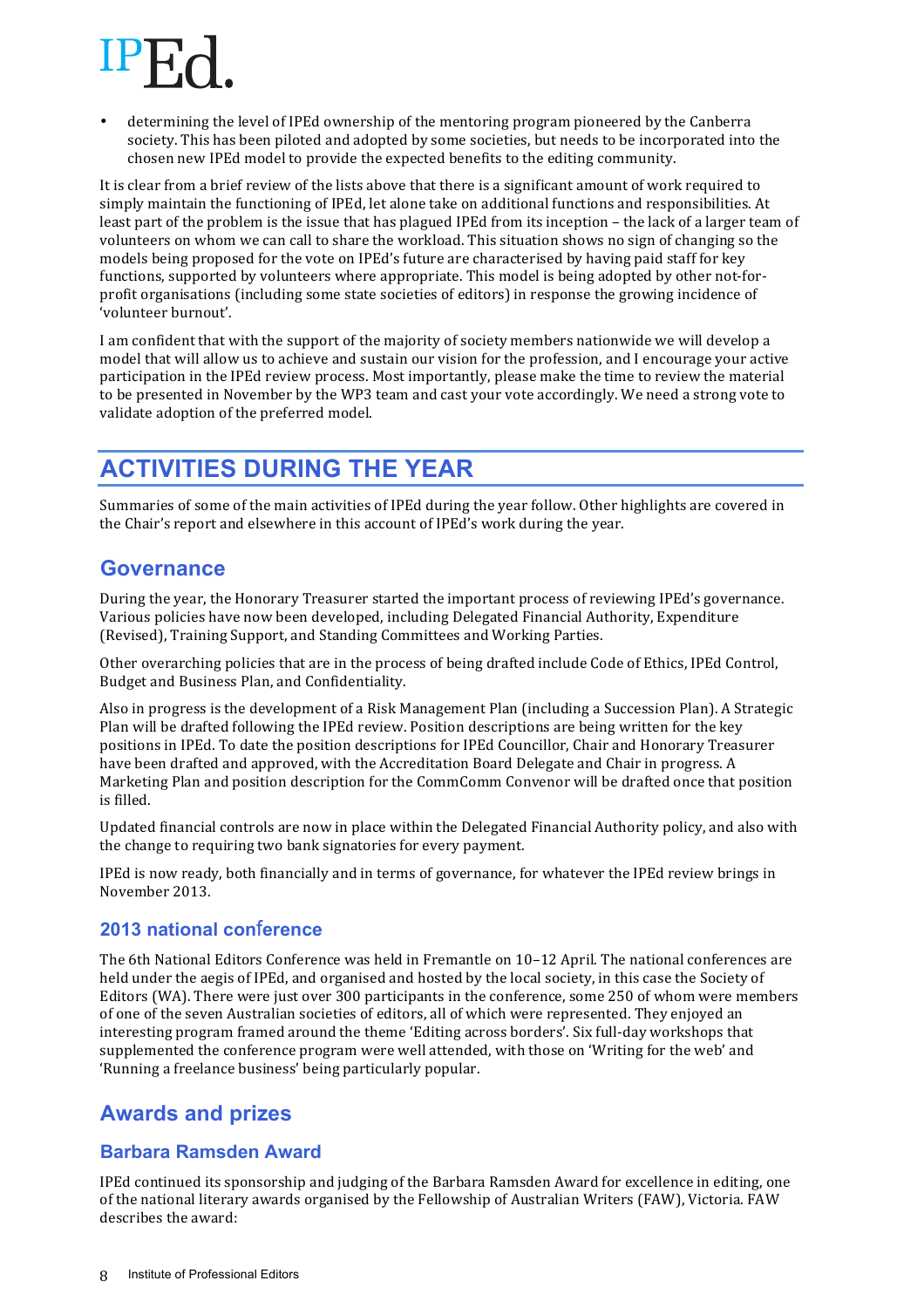

*A major literary award for a book of fiction or non-fiction. The sponsors provide two specially cast bronze*  plaques valued at \$500, designed by renowned sculptor and medallionist, Michael Meszaros. These are *presented to the author and editor to recognise the combined effort of both parties to produce a quality product.* The design is of the Origin of Art, showing the creator at work, and a figure representing the *forces* that ensure its effective communication. All entries must include two copies of the book and a *commentary from the author or publisher (of no more than 100 words)* on how they felt the editor *contributed to the final result.* 

The judges for the 2012 award were Kaaren Sutcliffe AE (Canberra Society of Editors) and Pamela Ball (Society of Editors (SA)). The Judges' report said:

The 2012 Barbara Ramsden Award attracted a high quality field of entries and a remarkable array of works. The judges were hard pressed to find ways to differentiate the works based on the style and *technical quality of the writing alone. Broadening the context, the judges considered the suitability of the* works for their audiences and whether they were a stand-out within their field or broke new ground. *While* the task of choosing a winner remained a challenge, a couple of works simmered to the surface. *The* winning book, The Ink Bridge, written by Neil Grant and edited by Jodie Webster (publisher Allen & Unwin), is an outstanding work of fiction, where the collaboration and compassion of the author and *editor* have together produced a moving and enthralling tale that is relayed in a distinctive voice.

### **Beatrice Davis Editorial Fellowship**

IPEd continued its sponsorship of the biennial fellowship. The 2013–14 Beatrice Davis Fellowship was awarded to Susannah Chambers. The award was announced at the Sydney Writers' Festival on 25 May. The Australian Publishers Association announcement said:

Susannah Chambers is a Senior Editor of books for children and teenagers at Allen & Unwin, where she *works* on an internationally acclaimed list of original and innovative Young Adult fiction, picture books and graphic novels. Susannah has worked with many of Australia's finest and most-loved authors and *illustrators, including Maureen McCarthy, Andrew McGahan, Kate Constable, Garth Nix, Chris McKimmie and Laura Buzo.* 

*Susannah's Fellowship research project in the US, in both niche and large publishing houses, will examine Young Adult editing and publishing at a time of fascinating growth and transition.* 

## **IPEd Prize**

IPEd seeks to support and foster research in editing and publishing, as part of its broader mission to enhance the profession of editing.

As part of this mission IPEd sponsors an annual prize of \$250 for an essay or paper written as part of the requirements for a postgraduate degree in editing, publishing or another discipline that permits a focus on editing.

The inaugural, 2012 IPEd Prize attracted eight entries. The winner was Kate Manton, whose essay, The *scope of editing in the 21st century*, was written for a post-graduate certificate in editing at Macquarie University.

The judges' comments on Kate's essay included:

- Scored well on documenting original research of relevance to those in the editorial profession and the publishing/communications industry. Succeeds in weaving into her argument a range of generic online editing issues and challenges to be faced by editors in many contexts of work.
- Manton's critical edge is continuously stimulating: her ability to harness the language of her quotations to drive her argument makes it succinct and effective. On the editorial front, she is close to professional.
- Cogent, engaging and persuasive.
- Excellent interweaving of argument with secondary material and specific examples.

Kate Manton has kindly allowed IPEd to provide **her winning entry** for members to read.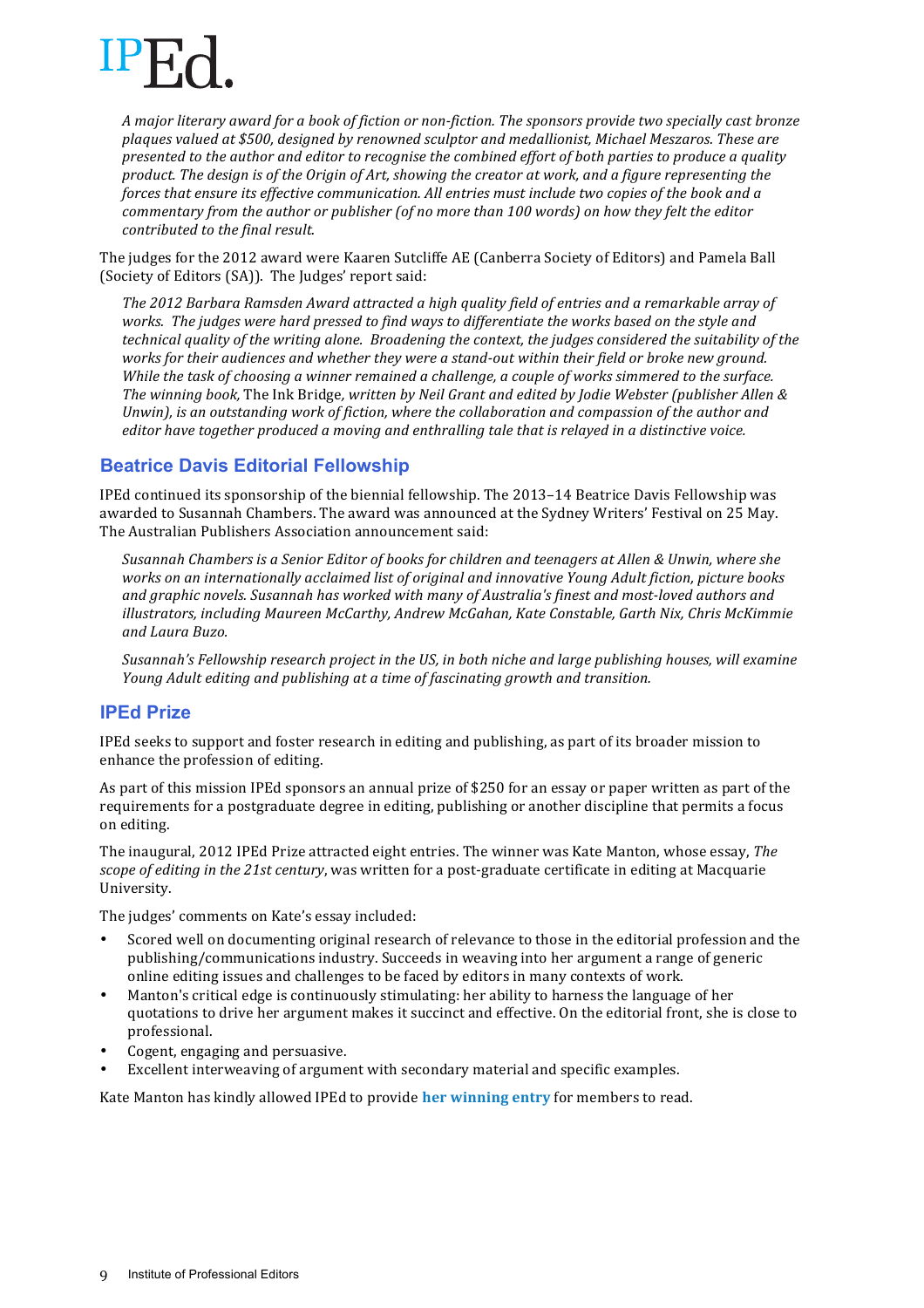# **ABOUT THE MEMBERS OF IPED**

# **Canberra Society of Editors**

The society ran a dynamic and varied program of activities for its members over the past year. Our monthly general meetings featured outstanding and popular speakers, and a rich program of professional development workshops, seven in all, was presented on a wide range of topics – from 'Grammar in a nutshell' to 'Mastering markup (PDF): XML for editors'.

Following a successful pilot in late 2012, the society's mentoring scheme is now in full swing, with demand exceeding supply; we need many more mentors! Much interest in the scheme has also been shown by other societies at home and abroad.

CSE gained five new IPEd Accredited Editors following the 2012 exam. Some 24 per cent of CSE members are now accredited: the highest proportion among all the societies of editors.

Our first publication, *Working words* by Elizabeth Manning Murphy, continued to sell steadily during the year.

A goodly contingent of CSE members crossed the continent to enjoy the 2013 IPEd National Conference held in Fremantle in April. With co-host the ACT branch of the Australian and New Zealand Society of Indexers, we are already busy planning for the next conference, to be held in Canberra in May 2015.

Finally, it is pleasing to report a 30 per cent increase in membership of the society during the year, from 130 to 169.

# **Society of Editors (NSW)**

Founded in 1989, the Society of Editors (NSW) Inc. has grown from a small group who met in each others' homes to a well-established association of over 400 members, professional, associate, corporate, and seven life members.

Members gather for monthly meetings with speakers from remarkable editing and publishing backgrounds (trade and professional, print and e-publishing). They meet in the downtown Sydney Mechanics' School of Arts, with its large fiction library and special Thomas Keneally Collection (mostly nonfiction from the author's own library, since he turned to the web for researching his subjects).

Highlights for 2012 included the commencement of a new, more functional website, increased social media marketing, and a full schedule of well-attended member's meetings and professional workshops on topics such as grammar essentials. InDesign for editors, web editing, freelancing and intensive editing. NSW members also participated actively in the revision of *Australian standards for editing practice*. The NSW Society publishes its newsletter, *Blue Pencil*, ten times a year and this year moved to electronic copy only. Pam Peters completed her sixth year as president, marking a significant personal contribution to the society.

# **Society of Editors (Queensland)**

The Society of Editors (Queensland) Inc. began in 1990 with 86 founding members from across the publishing industry. Membership at 31 May 2013 was 268. Of total membership, 136 were full members, 127 associates and 5 life members. We also awarded special honorary membership to IPEd Patron Professor Roly Sussex.

The society again had a large and active committee, with 21 members in executive, appointed and support positions. Kerry Davies AE entered her third term as president in August 2012. At that AGM it was our sad duty to inform the membership of the death of founding member Roseanne Fitzgibbon DE. Roseanne was a highly respected colleague and inaugural winner of the Beatrice Davis Editorial Fellowship in 1992.

We were pleased to hold an award ceremony in March 2013 for ten new Queensland accredited editors, with Desolie Page AE having taken over from Robin Bennett AE as Accreditation Board delegate in January. We thank Robin for her many years of service to the Board and to IPEd, for which she remained councillor.

During the year, the society produced ten issues of *Offpress* and held ten general meetings, with a wide variety of speakers and an open forum on the IPEd business case in March 2013. Social occasions included a 'Comic and Curious' end-of-year dinner and a start-of-year picnic, as well as regular freelancer lunches.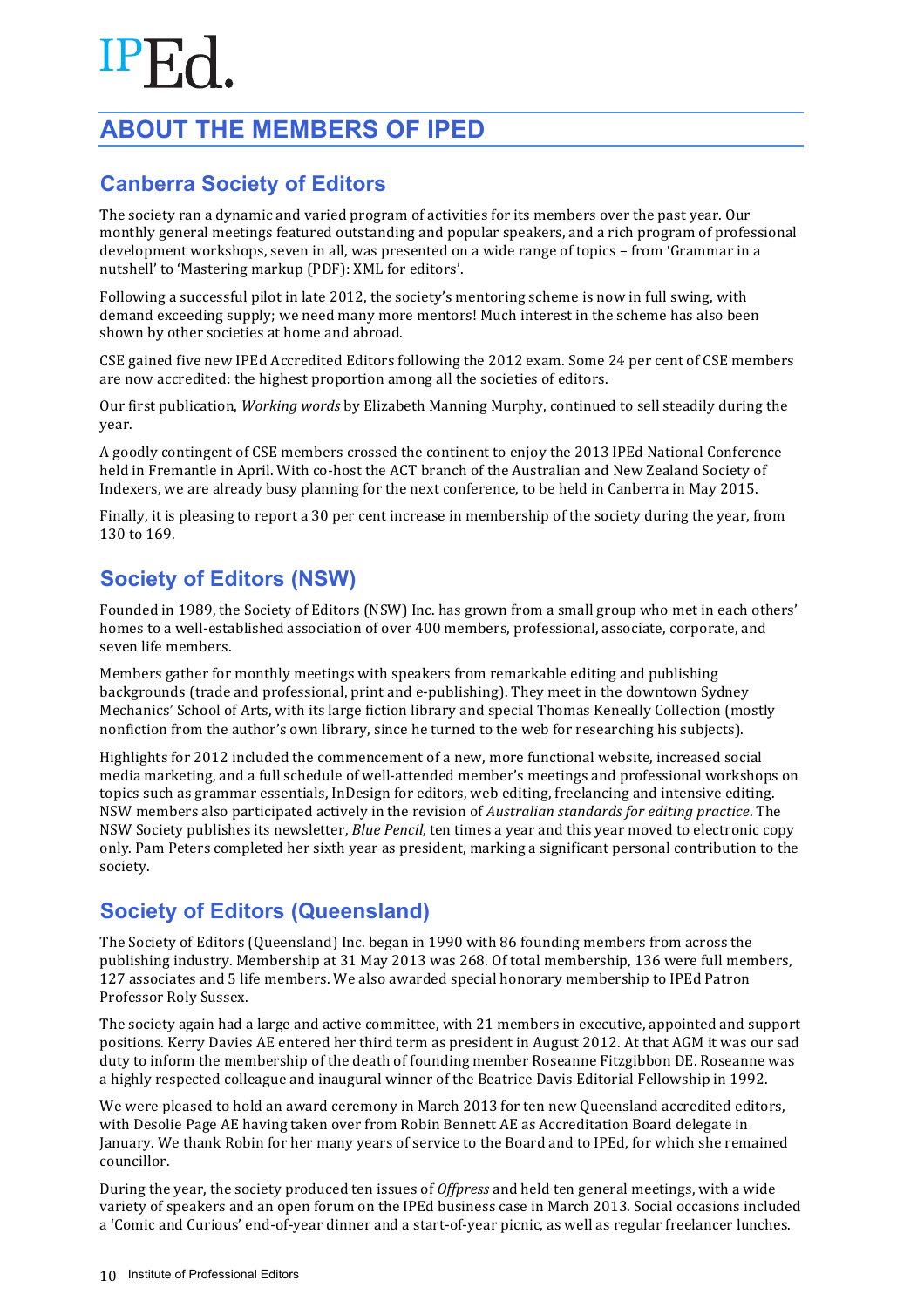Professional development included workshops in preparing for the accreditation exam and producing annual reports, as well as sessions for writers at the Brisbane Writers Festival and a seminar staged by Boolarong Press. We also developed a scheme involving a two-stage fiction editing workshop. Participants will be promoted by the Queensland Writers Centre in order to negotiate editing contracts with QWC members.

Following the launch of the new website, in February 2013 we opened the member-only section, including a revamped freelance register with search capability across four fields.

A number of committee members attended the first grassroots Oueensland Literary Awards in September 2012, to which we had donated \$1000. We also held a sponsorship draw for two members to attend the IPEd conference in Fremantle, among 21 Queensland delegates. Queensland members have also taken an active interest in the IPEd review, which is likely to continue to dominate society discussions and activity for some time to come. We look forward to achieving a successful outcome for IPEd and for all of its member societies.

# **Society of Editors (SA)**

South Australia has run an excellent program of workshops and general meetings with guest speakers. Early in the year, the committee developed a strategic plan. As part of this plan, operational procedures are greatly streamlined and the committee is working more efficiently. A teleconference committee meeting proved successful and will be repeated occasionally. Communications with members have been updated via social media, emails and the website.

Celia Jellett was awarded honorary life membership in October.

After three years, Loene Doube stepped down as president for a well-earned break. Marianne Hammat became president and has many plans for South Australia for the committee, including continuing the excellent program, focusing on being more efficient, and looking at mentorship options.

# **Society of Editors (Tasmania)**

Tasmania is the smallest member of IPEd, with a membership in May 2013 of just 51. Our re-elected President, Elizabeth Spiegel, is supported by a committee with a mixture of continuing and new members.

Despite our small numbers, we have run workshops on social media and copyediting  $-$  the latter supported by a travel grant from IPEd – as well as a number of social events. Our quarterly journal, *Catchword*, has been retired, to be replaced by an enhanced electronic newsletter, *eTexpert*.

We also contribute to the profession on a national level, with members contributing to the revision of the *Australian standards for editing practice* and attending the national conference in Fremantle.

We are developing stronger links with the Tasmanian Writers' Centre, and will be sponsoring a panel on the editor-author relationship at next year's inaugural Festival of Golden Words in Beaconsfield.

The year ahead promises to be an exciting one.

# **Editors Victoria**

The past year has been another busy and successful one. Led by our new president, Trischa Mann, we have continued the highly popular dinner meetings, an active training program, and an expanded Freelance Register. Membership grew to 668 in May 2013, an increase of 99 since that date in 2012. A large contingent of members attended the 2013 national editors conference in Fremantle.

At the AGM in July 2012, Rosemary Noble and Liz Steele, retiring co-presidents, were awarded honorary life memberships for their outstanding service to the society and the editing profession over an extended period.

Twenty-three more members passed the October 2012 accreditation exam and are now Accredited Editors.

The society has participated actively in IPEd and the IPEd Accreditation Board through its councillor and Accreditation Board delegate. Rosemary Noble led the IPEd review working parties during a very busy program of work that produced the initial reports to the IPEd Council, and then the business case and discussion paper that was published to the members of all societies. That paper will be the basis for the national vote in November 2013 to choose an option for IPEd's future.